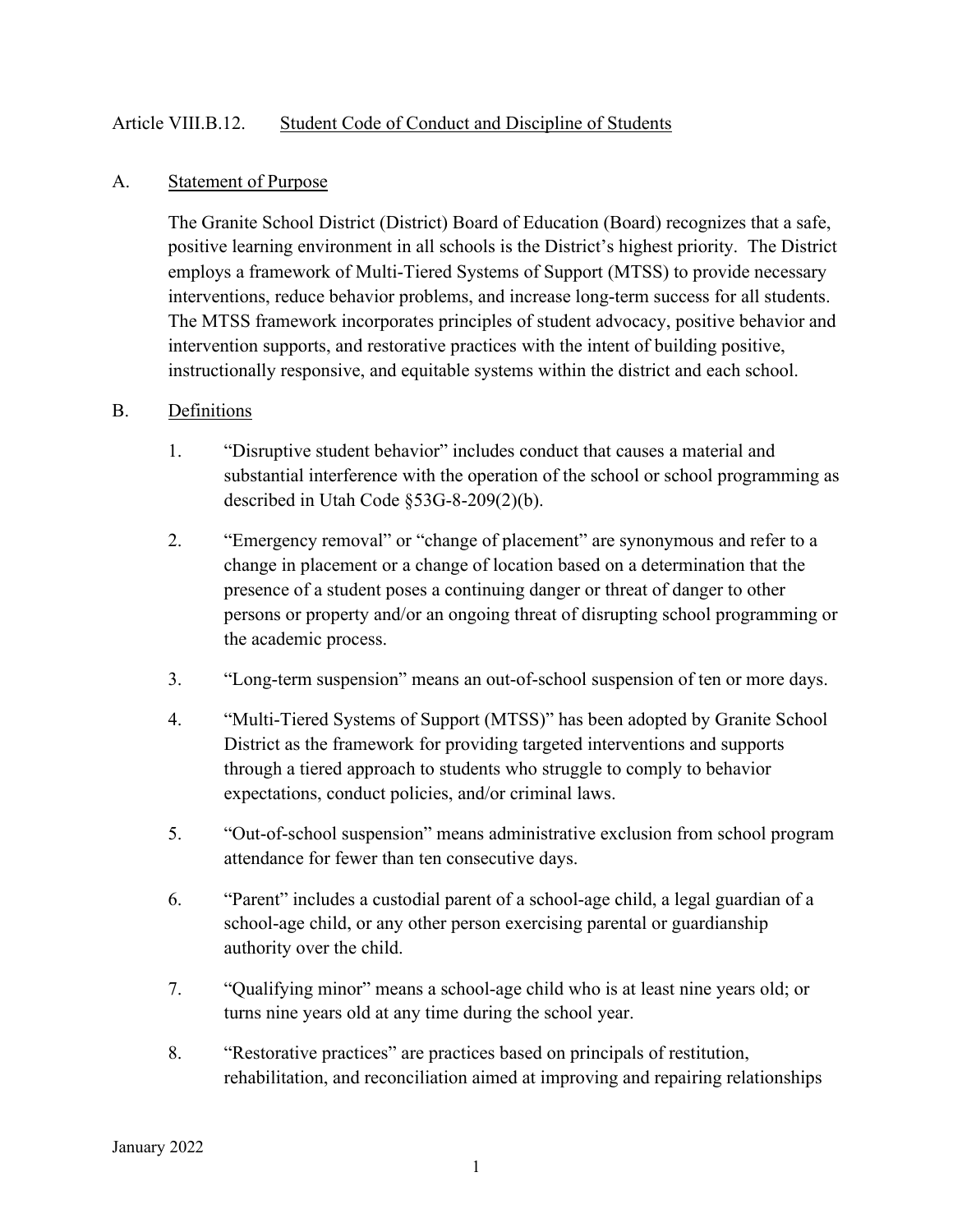between students and with the school community after a student has violated behavior expectations, conduct polices, and/or criminal laws.

- 9. "School-age child" means a minor who is at least six years old but younger than 18 years old and is not emancipated.
- 10. "School year" means the dates designated by the Board as the school year.

# C. Positive Behavior Expectations, Prevention, and Intervention

- 1. Students shall treat all teachers, administrators, staff members, and other students with respect and comport themselves in a manner that maintains a safe and positive learning environment in schools. Student code of conduct includes student behavior expectations stated in state laws, district policies and memoranda, school policies, and school-wide behavior plans. Failure to comply with any of the above may constitute a code of conduct violation.
- 2. School administrators shall work with school staff, patrons, and students to establish a school-wide behavior plan for students that includes a framework of school-wide positive behavior expectations and supports.
- 3. School staff are responsible to interact positively with students and appropriately correct behavior in a timely manner. Behavioral corrections should be done with the goal of increasing positive behavior outcomes and improving the student's social and emotional well-being.
- 4. In circumstances where students violate the code of conduct, or behavior becomes disruptive to the learning environment, school administrators and staff shall engage in appropriate tiered interventions that serve to correct misconduct while maintaining and/or building healthy relationships.
- 5. Schools shall intervene at the lowest-possible, appropriate level according to the MTSS framework. Schools may engage in a variety of interventions, utilize restorative practices, and impose consequences that are consistent with school behavior plans and suitable to the needs of the parties (see section E below).
- 6. Any intervention shall be consistent with established rules and regulations. The District expressly prohibits corporal punishment, unnecessary or excessive use of force, physical and verbal aggression, cruel or abusive treatment toward students, and unreasonable use of physical restraint (see Administrative Memorandum No. 6 Prohibition of Corporal Punishment and Unreasonable Use of Physical Restraint).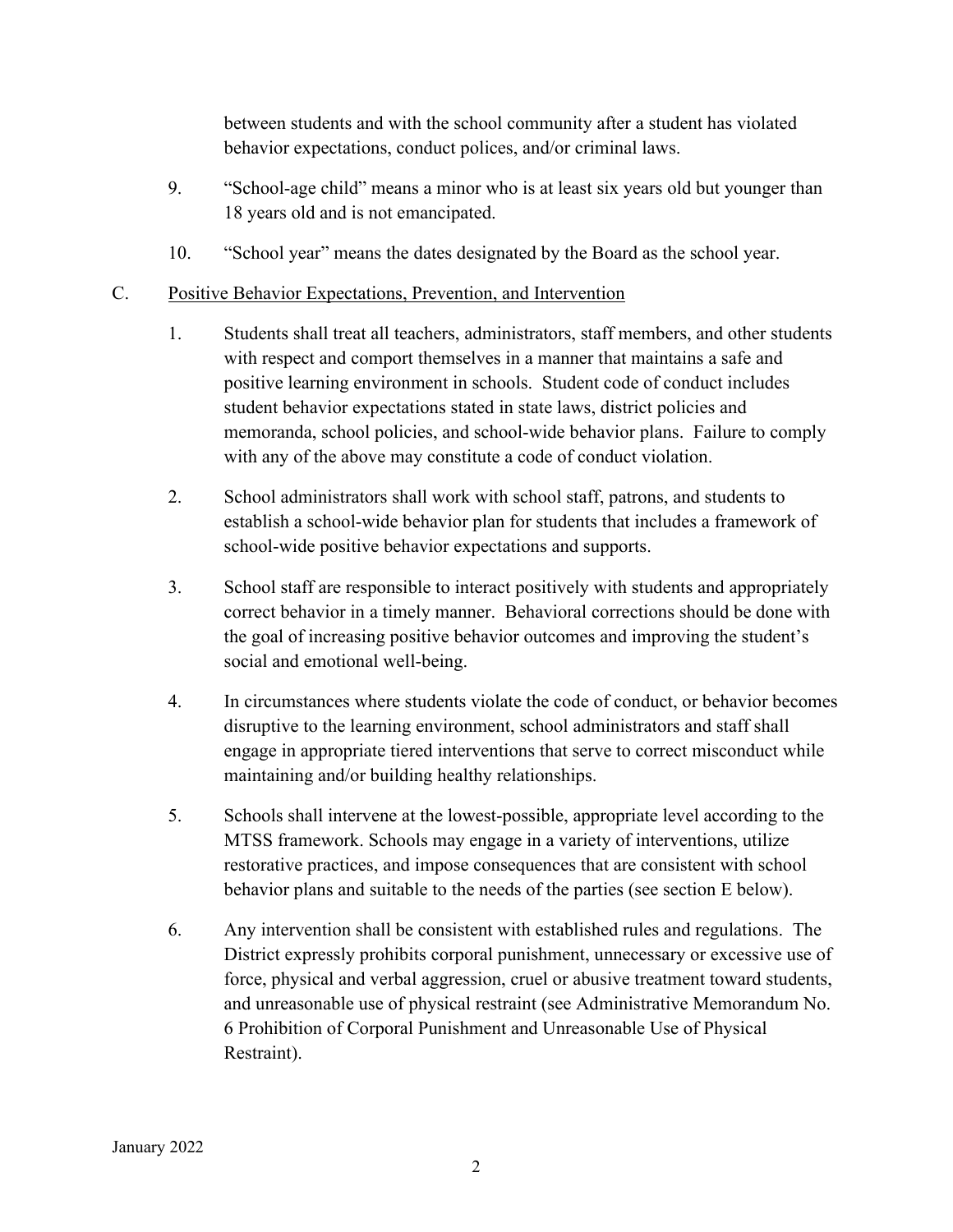7. Students in need of additional academic or behavior support shall be identified according to the Student Support Team (SST) referral process. School personnel shall review and consider a student's unique circumstances and student specific data to develop and implement interventions and supports. The school SST shall comply with Child Find obligations (see Administrative Memorandum No. 62 Students with Disabilities). The SST may request additional resources and support from the District to assist a student with behavioral issues.

### D. Administrative Investigations

- 1. School administrators shall initiate investigations into all reported code of conduct violations.
- 2. All investigations shall be prompt and thorough and meet the due process requirements based on the severity of the infraction and/or the particular type of misconduct reported (*e.g.*, *Goss v. Lopez* and Title IX sexual harassment due process requirements).
	- a. After an initial, preliminary investigation, if school officials suspect criminal conduct, they shall report immediately to law enforcement.
	- b. After an initial, preliminary investigation, if school officials suspect sexual harassment as defined under Title IX, they shall report immediately to the District Title IX Coordinator.
- 3. At a minimum, a thorough investigation includes interviewing all parties or obtaining written statements, gathering all other relevant evidence, allowing the student(s) accused of code of conduct violations an appropriate opportunity to respond to the allegations, drawing conclusions based on the evidence, and documenting the outcome of the investigation.
- 4. Where code of conduct violations involve criminal conduct, sexual misconduct, bullying, cyberbully, hazing, harassment, discrimination, students with disabilities, or other aggravating and complicating factors, school administrators shall communicate with School Leadership and Improvement directors and make collaborative determinations with other appropriate departments: Prevention and Student Placement, Educational Equity, Special Education, Granite Police, and Policy and Legal Services.
- 5. Formal Title IX sexual harassment investigations (as opposed to sexual misconduct) have heightened procedures due process requirements under 34 CFR Part 106. Administrators shall work with Educational Equity and Policy and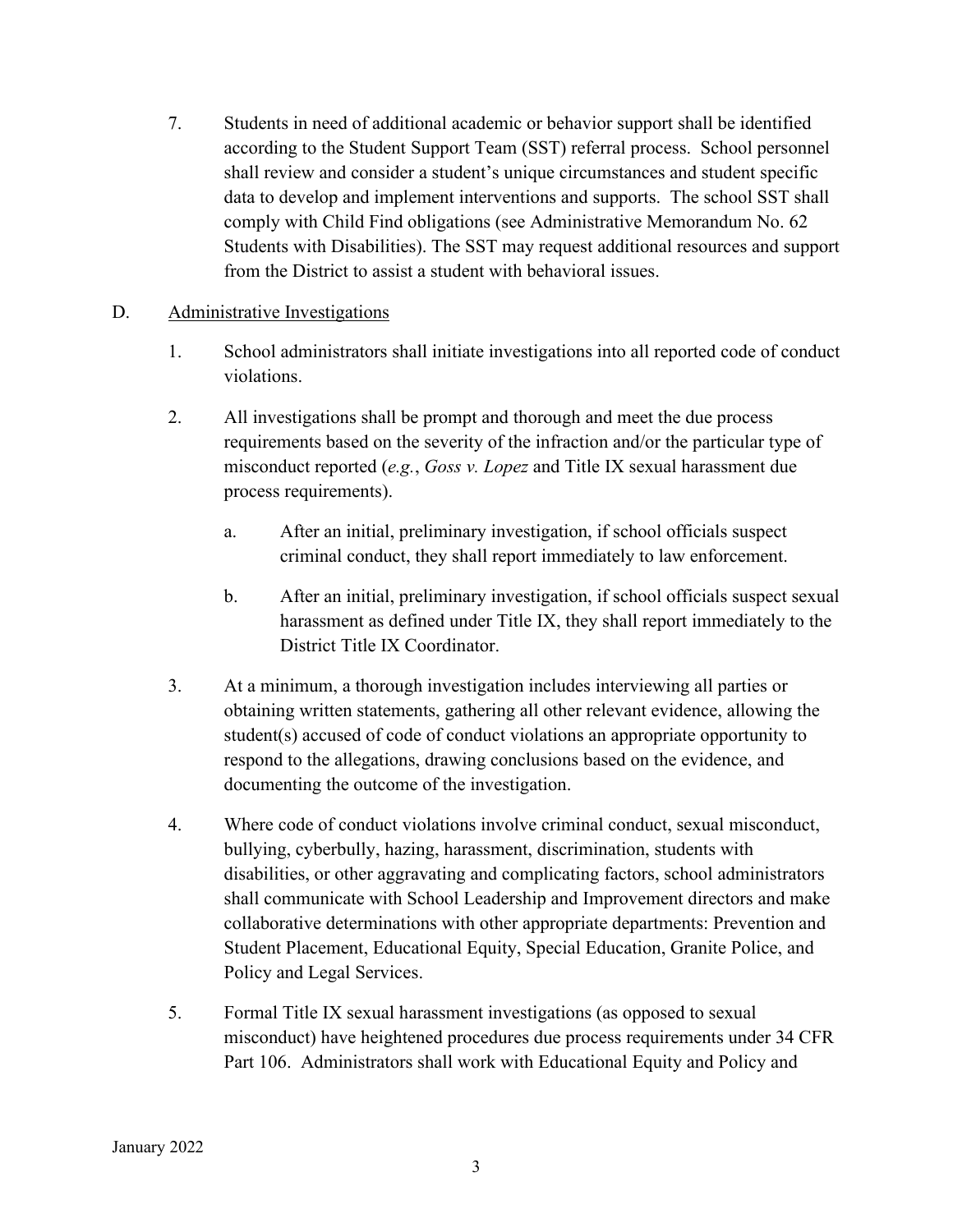Legal Services to complete all requirements for formal Title IX sexual harassment investigations.

- 6. If a student has a qualifying disability under the Individuals with Disabilities Education Improvement Act (IDEA) or Section 504 of the Rehabilitation Act (Section 504), separate procedures for handling student misconduct may apply based on procedural safeguards in federal law. School administrators shall work with the Special Education department to ensure compliance with federal law.
- 7. Administrators shall gather evidence regarding aggravating and mitigating factors to help determine the level of response that is appropriate. Aggravating factors may require higher levels of intervention and more serious consequences, while mitigating factors may reduce the level of intervention necessary.

## E. Suspension, Alternatives to Suspension, and Restorative Practices

- 1. Restorative practices focus on rehabilitation of a student and reparation of the harm done. This process affords students an opportunity to participate in activities that help make restitution or correct the impacts of the misconduct. Wherever possible, administrators shall allow students the option of engaging in restorative practices as an alternative or in tandem with student discipline.
- 2. Restorative practices or alternatives to suspension should not be used in circumstances where it will increase emotional distress of a victim, escalate conflict, or pose an ongoing threat.
- 3. After conducting a thorough investigation and considering alternatives to suspension, if a school administrator determines to suspend a student, a parent shall be contacted as soon as possible and provided the following information:
	- a. Notice of the suspension
	- b. Grounds for the suspension
	- c. Duration and dates of the suspension
	- d. Suitable times for informal conferences with student and parent
	- e. Determination of the best way to transfer custody of the student to the parent or other authorized individual
- 4. Schools have the discretion to suspend students for code of conduct violations for up to three days without further approval. Suspensions of more than three days, and up to ten days, require approval from Prevention and Student Placement. The decision to suspend a student shall be made on a case-by-case basis considering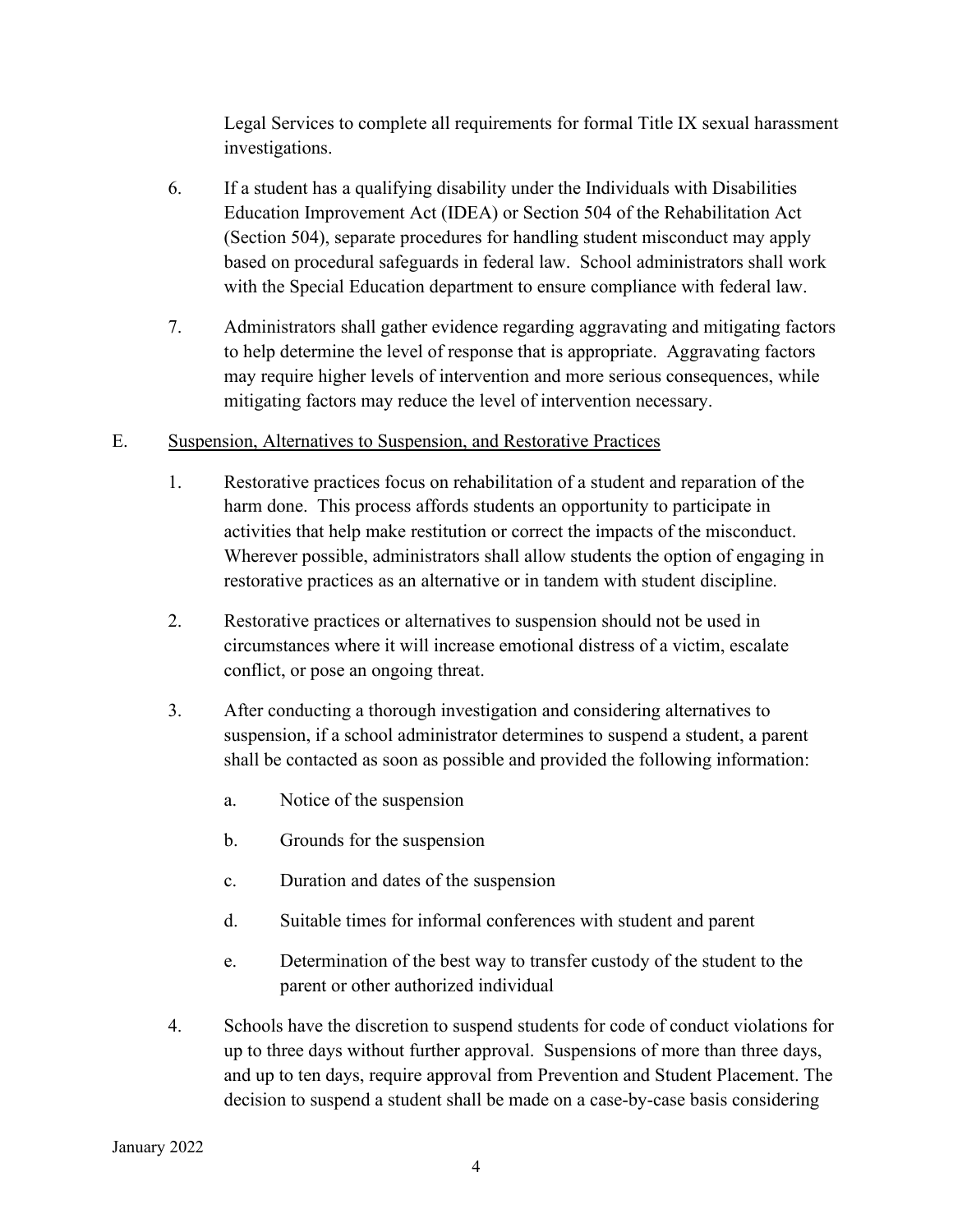the pattern of conduct, severity of violation, threat to safety, disruption to the orderly function of school, impact of the conduct on other students or school personnel, and any other aggravating or mitigating circumstances.

- 5. A student receiving an out-of-school suspension shall immediately leave school campus. During a suspension, a student is not allowed to come onto school property, participate in extracurricular activities, or attend school-sponsored events. A student may be considered trespassing if he or she comes onto school grounds while suspended.
- 6. Out-of-school suspensions are excused absences. The school shall ensure that a suspended student is able to obtain homework, and upon the student's return, provide the student an opportunity to make up any learning assessments due during the period of suspension.
- 7. Suspensions up to ten school days:
	- a. A school administrator has authority to suspend a student for up to three consecutive school days.
	- b. Before a student is suspended for a time period less than ten days, the student must first be provided notice of the grounds for suspension and an explanation of the evidence. The student shall then be afforded an opportunity to explain and/or refute the grounds for suspension (*Goss v. Lopez* due process).
	- c. If an administrator intends to suspend a student for more than three days but less than ten days, the administrator shall obtain permission from Prevention and Student Placement.
	- d. If a student is suspended multiple times during the school year, and the cumulative number of days suspended within the school year will exceed ten days, administrators shall first seek permission and guidance from Prevention and Student Placement.
- 8. Suspensions beyond ten school days:
	- a. A school administrator does not have authority to suspend a student for more than ten days or impose a sanction that results in removal from an assigned classroom or alternative placement. Long-term suspensions, alternative placements, and emergency removals are imposed by Prevention and Student Placement only.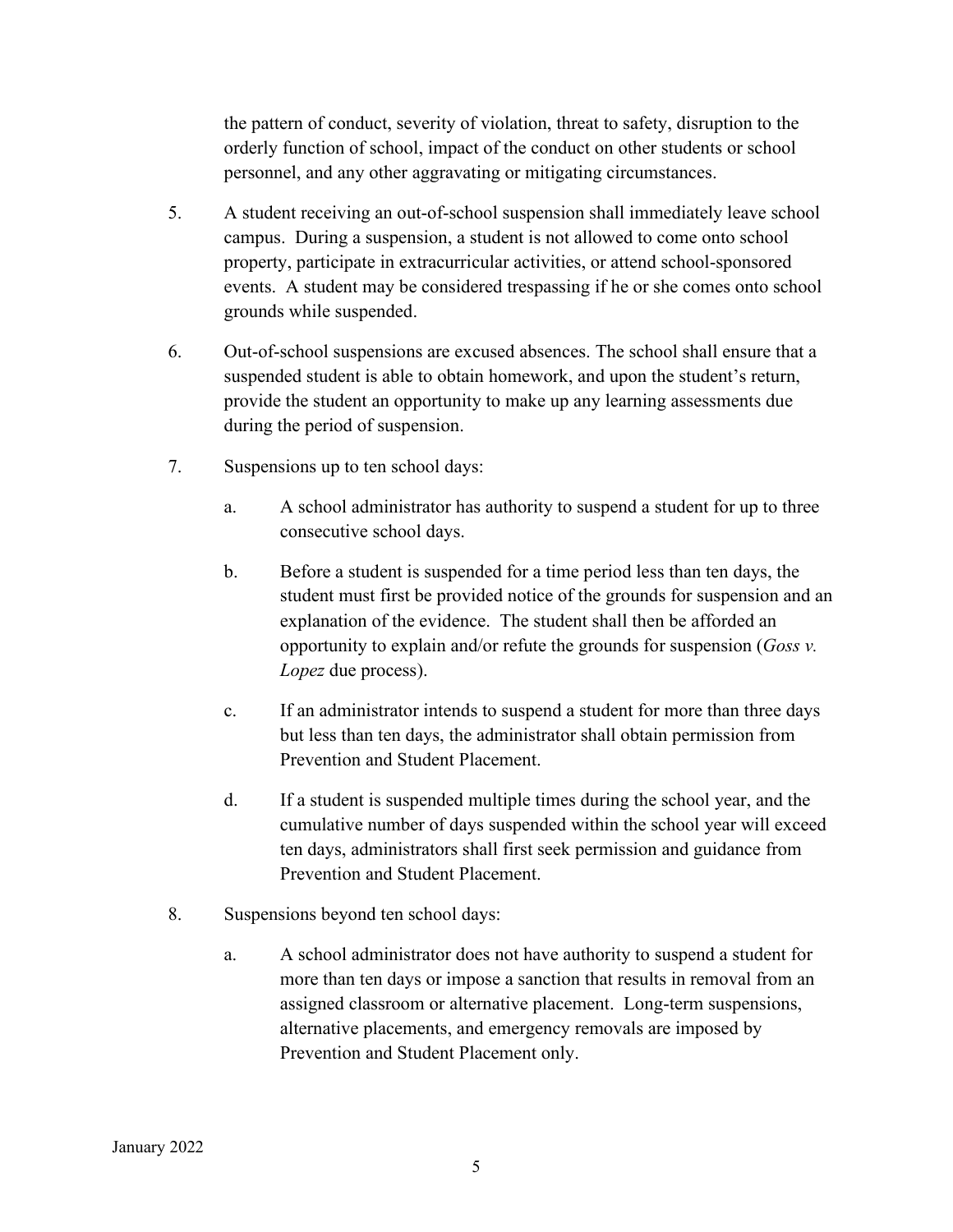- b. School administrators may recommend a long-term suspension or alternative placement only after the administrator has conducted a thorough investigation and has submitted an Incident and Offense Reporting Form and supporting evidence to the Conduct or Safe School Committee chairperson at Prevention and Student Placement.<sup>[1](#page-5-0)</sup>
- 9. A student with disabilities receiving services under IDEA or Section 504 shall not be suspended for more than ten (10) cumulative days during a school year without holding a manifestation determination hearing.
- F. Referrals to District Conduct and Safe School Committees
	- 1. Persistent and/or flagrant student misconduct may be referred to the District Conduct Committee (Conduct Committee). Examples of conduct that may be referred to the Conduct Committee include the following:
		- a. Frequent or flagrant willful disobedience; defiance of proper authority; refusal to attend school (truancy); or disruptive behavior, including the use of improperly prejudiced, profane, vulgar, obscene, or abusive language or language that incites violence
		- b. Behavior that may pose a risk to the safety and welfare of other students or school personnel or the school's operation, including but not limited to fighting and excessive roughhousing
		- c. Willful destruction or defacing of property, behavior that threatens harm or actually causes harm to property, and theft of property
		- d. Behavior that can be considered sexual misconduct (sexual misconduct short of sexual harassment as defined under Title IX)
		- e. Persistent gang related conduct that disrupts school operations or poses a risk to physical safety
		- f. Persistent or egregious bullying, cyberbullying, hazing, or retaliation (see Article VIII.B.9. Prohibition of Bullying, Cyberbullying, Hazing, and Retaliation)
		- g. Persistent or egregious discrimination, harassment, or retaliation based on race, color, sex, pregnancy, religion, national origin, marital status, disability, sexual orientation, gender identity, or any other legally

<span id="page-5-0"></span><sup>&</sup>lt;sup>1</sup> The Conduct Committee and Safe School Committee draw from school and district administrators (including social workers, psychologists, and counselors) and Granite Police officers.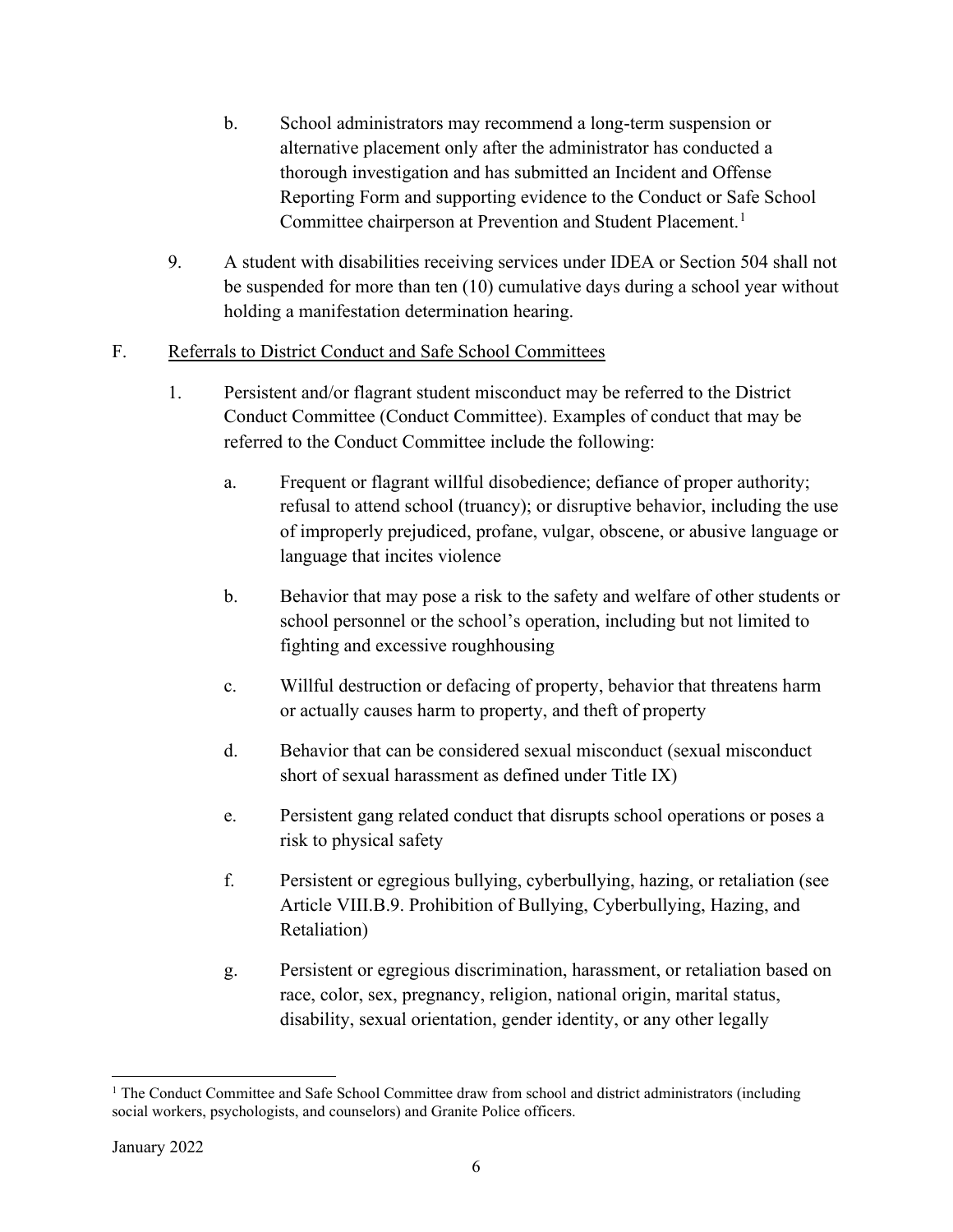protected classification (see Article V.C.1. Prohibition of Discrimination, Harassment, and Retaliation)

- h. Persistent or egregious misuse of computers, cell phones, or other electronic communication devices (see Article VIII.A.24. Electronic Devices and Acceptable Use of Technology)
- 2. Serious and dangerous misconduct is considered a safe school violation and shall be referred to the District Safe School Committee (Safe School Committee). Examples of conduct that may be referred to the Safe School Committee include the following:
	- a. Sexual harassment as defined under Title IX
	- b. Conduct that violates criminal law including offenses against a person, such as: Assault, Aggravated Assault, Aggravated Burglary, Arson, Bodily Injury, Burglary, Criminal Mischief, Gang Activity, Harassment, and Hazing (Utah Code 76-1-601 and 76-9-902)
	- c. Intentional or reckless conduct that causes significant bodily harm or threatens imminent danger of significant bodily harm
	- d. Serious threats of violence toward an individual or class of individuals
	- e. Possession, sale, use, distribution, or being under the influence of illegal substances
	- f. Possession, control, brandishing, use, or threatened use of a dangerous weapon, explosive, or some other dangerous material
	- g. Conduct that creates a substantial disruption to the school or community
- 3. A referral to the District Conduct (or Safe School) Committee shall be accompanied by an Incident and Offense Reporting Form; a complete investigation; descriptions of prior interventions; and a recommendation for an out-of-school suspension, long-term suspension (ten or more days), change of placement, or an emergency removal consistent with principles of due process under federal and state law. Aggravating or mitigating factors should be noted in the referral.
- 4. Administrators shall provide a copy of the misconduct report and a written explanation of a referral to District Conduct (or Safe School) Committee to the student's parent. An intake officer in Prevention and Student Placement shall meet with the parent thereafter.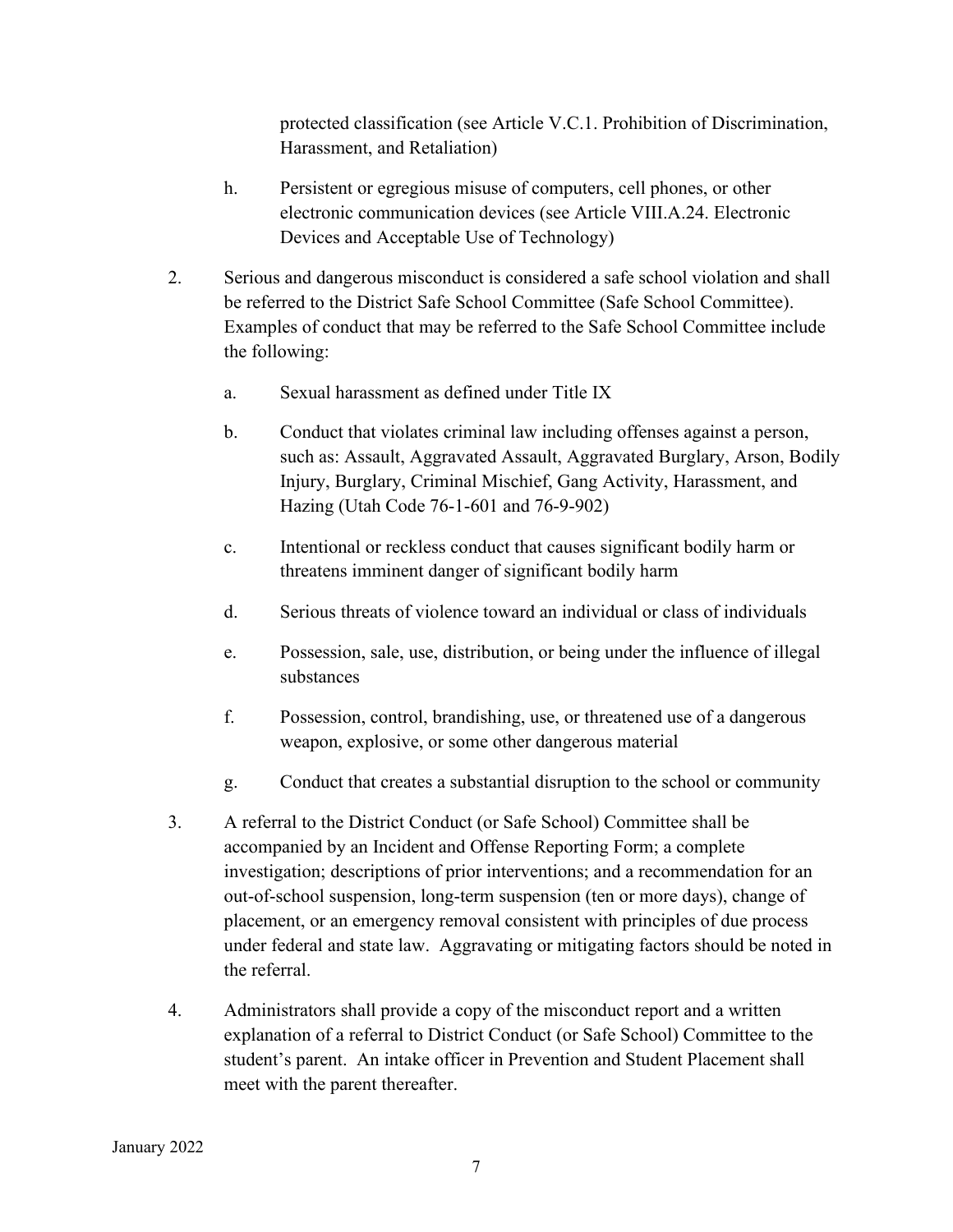### G. Hearing Procedures

- 1. Hearings shall only be held in matters in which a long-term suspension, alternative placement, or emergency removal has been recommended by administration.
- 2. Prevention and Student Placement shall send notice of the date, time, and place of the hearing to parents and/or interested parties. The student's parents are strongly encouraged but not required to attend. The student may be represented by an attorney at the hearing, although the District may also invite an attorney at its discretion.
- 3. A school administrator shall present evidence of the student's misconduct, including evidence and information gathered during the investigation. Witness statements or summaries may be offered, but care shall be taken to keep witnesses' names confidential to the extent possible.
- 4. Student(s) and parents shall be given an opportunity to present and/or refute evidence and respond to all allegations.
- 5. Following the hearing, the Safe School Committee shall weigh the evidence presented and determine if a long-term suspension, alternative placement, emergency removal, or other action is warranted. The Safe School Committee shall communicate its determination with the student and parents.
- 6. The determination shall include disciplinary measures and a plan for the student's return to school. The determination may also prescribe restorative practice measures in lieu of, or in combination with, other disciplinary or remedial measures.

## H. Appeal Procedures

- 1. A student's parents may appeal the determination of the District Conduct (or Safe School) Committee to the director of Prevention and Student Placement by submitting a written request for an appeal.
- 2. The director of Prevention and Student Placement and at least two other district officials will meet to consider:
	- a. new evidence that was not available during the investigation;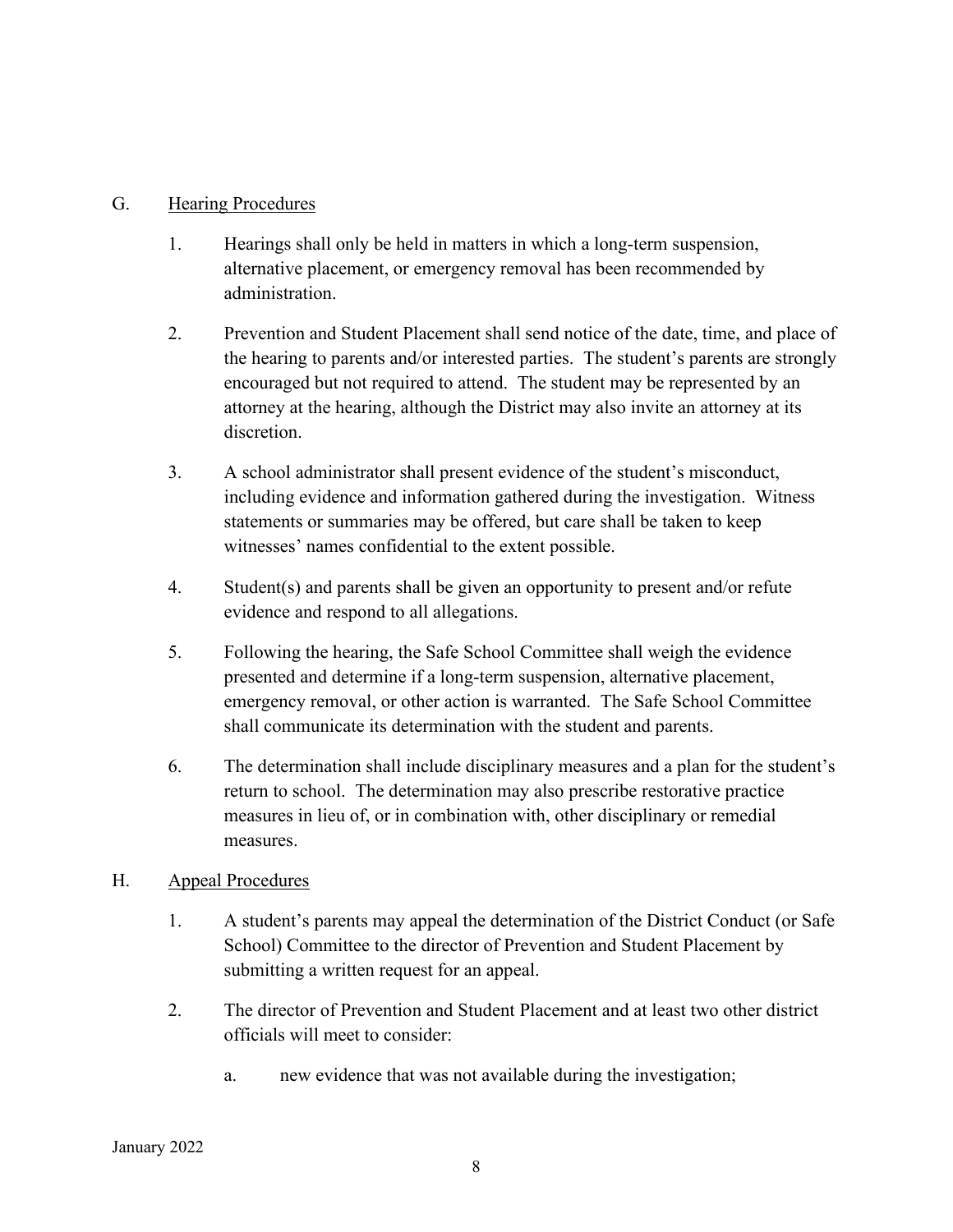- b. evidence that an investigation was inadequate or the administrative procedures outlined in this policy were not followed; or
- c. evidence of bias on the part of the Safe School Committee.
- 3. If the grievance offers no evidence described above, the grievance shall be denied without further investigation. Simply disagreeing with the outcome of a hearing or with a Safe School Committee's decision is insufficient grounds for a grievance.

## I. Reinstatement

Prior to reinstatement, parents (or representative) shall meet with designated school officials to review causes of the suspension, a behavior plan and any behavior contracts, and restorative practice conditions. Behavior plans and contracts and restorative practices shall take into consideration the needs of students previously harmed or victimized by the violations of behavior expectations, conduct policies, and/or criminal laws. Before suspended students return to school, administrators, parents, and/or the SST shall collaborate and put in place appropriate supports and protections reasonably calculated to prevent recurrence of similar harmful conduct, retaliation, and/or future victimization.

# **REFERENCES**

Code of Federal Regulations Title 34, Part 106 Nondiscrimination on the Basis of Sex in Education Programs or Activities Receiving Federal Financial Assistance Utah Code §53G-8-302 Prohibition of Corporal Punishment – Use of Reasonable and Necessary Physical Restraint Utah Code §53G-8-205 Grounds for Suspension or Expulsion Utah Code §53G-8-209(2)(b) Extracurricular Activities - Prohibited Conduct Utah Code §53G-8-206 Delegation of Authority to Suspend or Expel a Student – Procedure for Suspension – Readmission Utah Code §76-1-601 General Provisions Definitions Utah Code §76-9-902 Prohibition of Gang Activity Utah Admin. Code Rule R277-609 Standards for LEA Discipline Plans and Emergency Safety Interventions Utah Admin. Code Rule R277-613 LEA Disruptive Student Behavior, Bullying, Cyber-bullying, Hazing, Retaliation, and Abusive Conduct Article V.C.1. Prohibition of Discrimination, Harassment, and Retaliation Article VIII.A.24. Electronic Devices and Acceptable Use of Technology Article VIII.B.9. Prohibition of Bullying, Cyberbullying, Hazing, and Retaliation Administrative Memorandum Number 6, Prohibition of Corporal Punishment and Unreasonable Use of Physical Restraint

January 2022